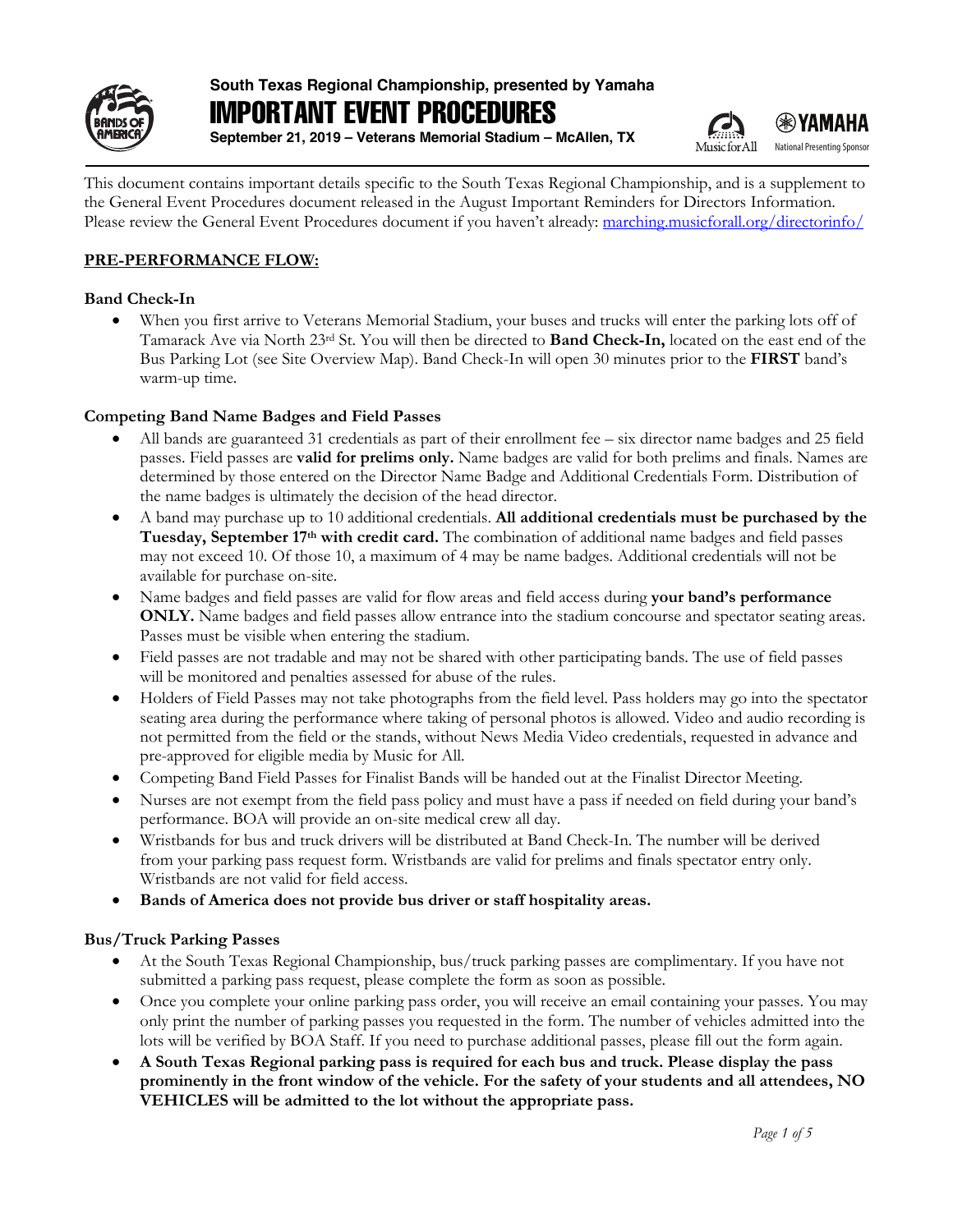- One Complimentary Staff Vehicle parking pass will be included with the bus/truck parking passes. Note that **parking for one staff vehicle per band will be available near the bus/truck parking area.** All other personal vehicles need to park in a spectator lot.
- Bus/Truck parking passes may NOT be used in personal vehicles or RVs/campers. Parking Pass procedures and rules DO APPLY to staff vehicles.

# **Bus/Truck Parking Location and Procedures**

- You may choose to unload only your buses in the Optional Bus Unloading area, which is the school bus lane directly EAST of the main school building and dressing areas. Alternatively, you may proceed directly to the main bus parking lot (in either case, please have your equipment trucks report directly to the Truck Lot, located west of the Stadium).
- BOA Staff will be on hand to meet you upon arrival and will give your drivers parking instructions.
- Physical or musical warm up, or other organized activity (including stretching), is **NOT** allowed in the parking lots and is **ONLY** allowed in the official warm-up areas during your assigned warm-up time.
- No eating is allowed in the Bus/Truck parking areas. Please utilize the Band Picnic Area, if needed.
- BOA is committed to providing safe and secure venues and events. Your compliance and cooperation are appreciated.

#### **Instructions for using the Optional Bus Unloading Lane:**

- 1) Buses should enter the property via LaVista Avenue (on the north side of campus)
- 2) After unloading students, buses should proceed to the bus lot via Bulldog Road & North 23rd Street.
- 3) Volunteers will be on hand to meet you upon arrival and will give your drivers instructions.

#### **Instructions for using ONLY the Bus/Truck Parking Lots:**

- Buses and Trucks should approach the school via North 23rd Street NOT VIA BICENTENNIAL BLVD as spectator traffic on Bicentennial may cause delays for you and your band.
- Buses and Trucks should access Tamarack Avenue from 23rd Street (southwest of the school). Tamarack Avenue will be open ONLY for vehicles with a valid McAllen Regional Parking Pass.

# **Band Warm-Up**

- Warm-up is located on the tennis courts northwest of the stadium (see Site Overview Map). All warm-up areas are paved surfaces.
- NOTE you will have **20 minutes** in Visual Warm-Up, and **30 minutes** in Music Warm-Up. Your band with NOT change areas between warm-up segments.
- Additional Color Guard Warm-Up space is available northwest of the stadium (see Site Overview Map). This area may also be used, but only during your official warm-up time.
- It is your responsibility to report to your warm-up area at your scheduled time.
- While in warm-up, Bands of America staff will monitor your time and direct you to the Band Entrance Gate for your report time as listed on the prelim schedule.
- Your warm-up official will signal you, or someone you designate at 15 minutes, 5 minutes, and 2 minutes before you must be clear of the warm-up area**.**
- **Your pit will move toward and arrive at the stadium gate 15 minutes prior to the rest of the band.**
- Bands may **NOT** warm up or rehearse on site, except during their assigned warm-up period and **ONLY** at the assigned location. Remember, there is no warm up (musical or physical) allowed in the parking areas at BOA events. **Failure to comply with warm-up regulations may result in a penalty.**
- If you arrive late for your warm-up time, you cannot stay past your scheduled time. You will be dismissed from warm-up on time so that you will arrive to the band entrance gate on time.
- If you wish to have additional warm-up or practice times, you must make your own arrangements off stadium property. Off-site areas cannot be within earshot or visual vicinity of the event.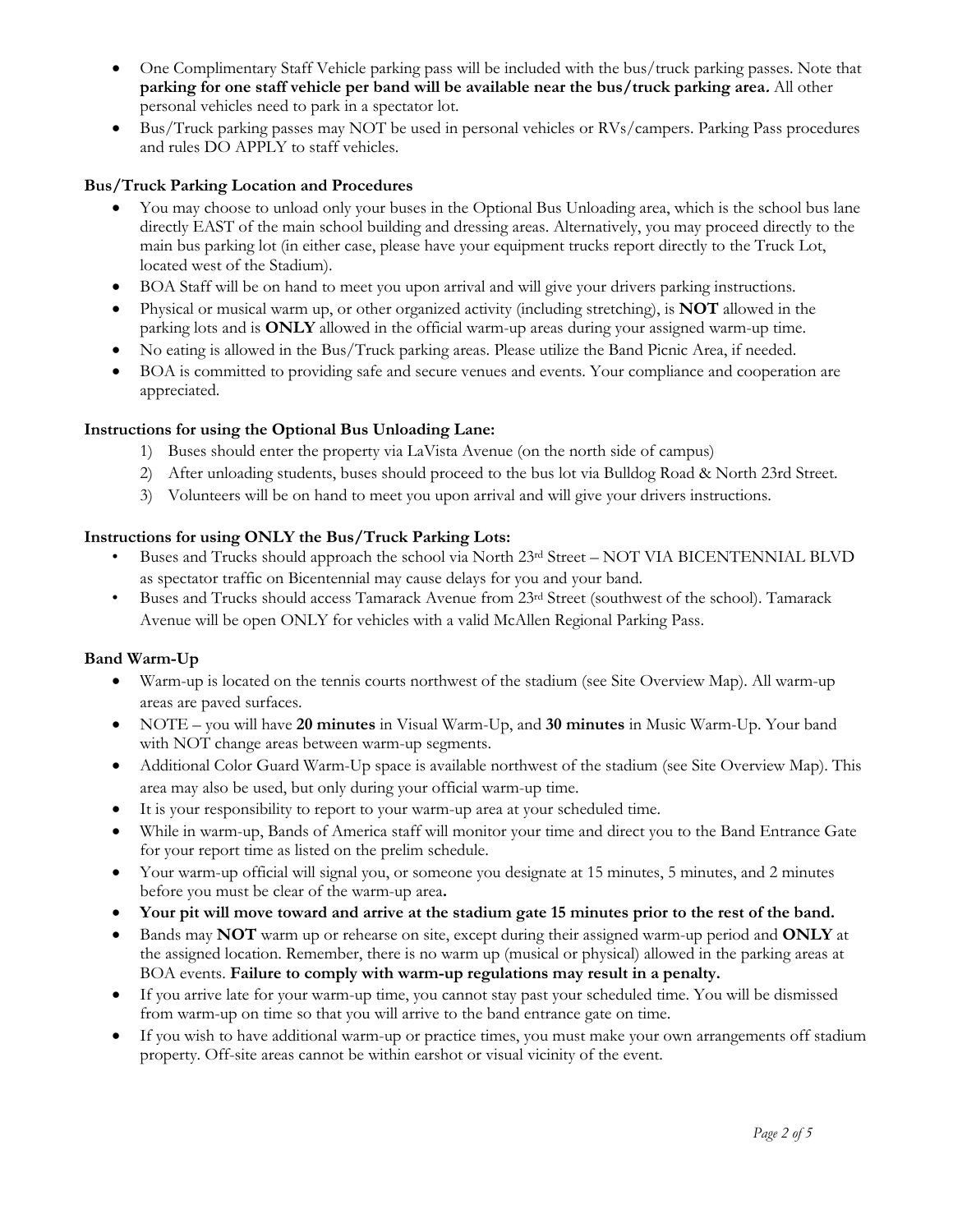# **Percussion Warm-Up**

# **Battery Percussion**

The battery warm-up area is with the band in the designated band warm-up area.

# **Pit Percussion**

- A separate pit percussion warm-up area is located north of the truck parking lot (see Site Overview Map).
- Pit percussion may also warm up with the band in the designated band warm-up area, although this is not recommended due to distance from the stadium.
- Due to the proximity of the stadium, loud percussion instruments (cymbals, drums, etc.) may be prohibited during warm up. Please be prepared to utilize only mallet keyboard instruments with soft mallets in the designated pit warm-up areas. **There can be no sound bleed into the stadium.**
- Pits will report to the Entrance Gate at their designated time (15 minutes prior to the band report time).

# **During Your 50-Minute Warm Up**

- **Wireless microphone transmitters, wireless networks, and audio and/or lighting control devices may interfere with performances in the stadium and, therefore, may not be used in warm-up areas.** Please avoid any wireless signals that may interfere with a performing band on the field.
- Wired instruments including guitars, keyboards etc. may be used in warm-up at reasonable volumes or while not amplified.

# **Instrument Repair**

• BOA attempts to secure a local music store to serve as the official music store for the event and provide onsite instrument repair service. More details will be available at Band Check-In. In cases where BOA cannot contract a music store, a small instrument repair kit and limited number of loaner instruments will be available if needed.

# **PERFORMANCE VENUE INFORMATION:**

# **Motorized Vehicles**

- Motorized vehicles are allowed into the stadium.
- **All vehicles must have sufficient covering underneath the engine of the vehicle.** There cannot be any acid, fuel, or oil drop on the turf.
- **At no time may a motorized vehicle be inside the playing area of the field. Vehicles can only be driven on the turf or track surrounding the field.**
- Please unlock the wheels on your equipment when in transport. To prevent damage to the playing field, it is recommended that all large instruments and props utilize pneumatic, or similar-style wheels of sufficient size and rating for weight.

# **Gate Dimensions and Stadium Flow**

- The performance entrance gates are **two separate 7'6" wide openings with a height of 10'.**
- **If you have any oversized props or equipment that will not fit through the low entrance gates, please use the field exit gate. If this is necessary, please check-in with BOA staff at the Band Entrance Gates to communicate your needs prior to transiting.**
- The exit gate is 20' wide, with no height restrictions.
- **Reminder:** Bands of America's rules regarding the use of props at Bands of America events are still in effect. Be sure to read Part Two-Section 23.01 – page 20 of the 2019 BOA Adjudication Handbook – Props made of hard materials (i.e. plastics, metals, etc.) may not exceed 12 feet in height.

# **Field Marks Present**

- The Performance Field is marked with **NCAA/Texas High School Field Markings**.
- NCAA/Texas High School markings are permanently marked in white. NCAA/Texas High School field markings are 60' from the front and back sidelines and 40' apart.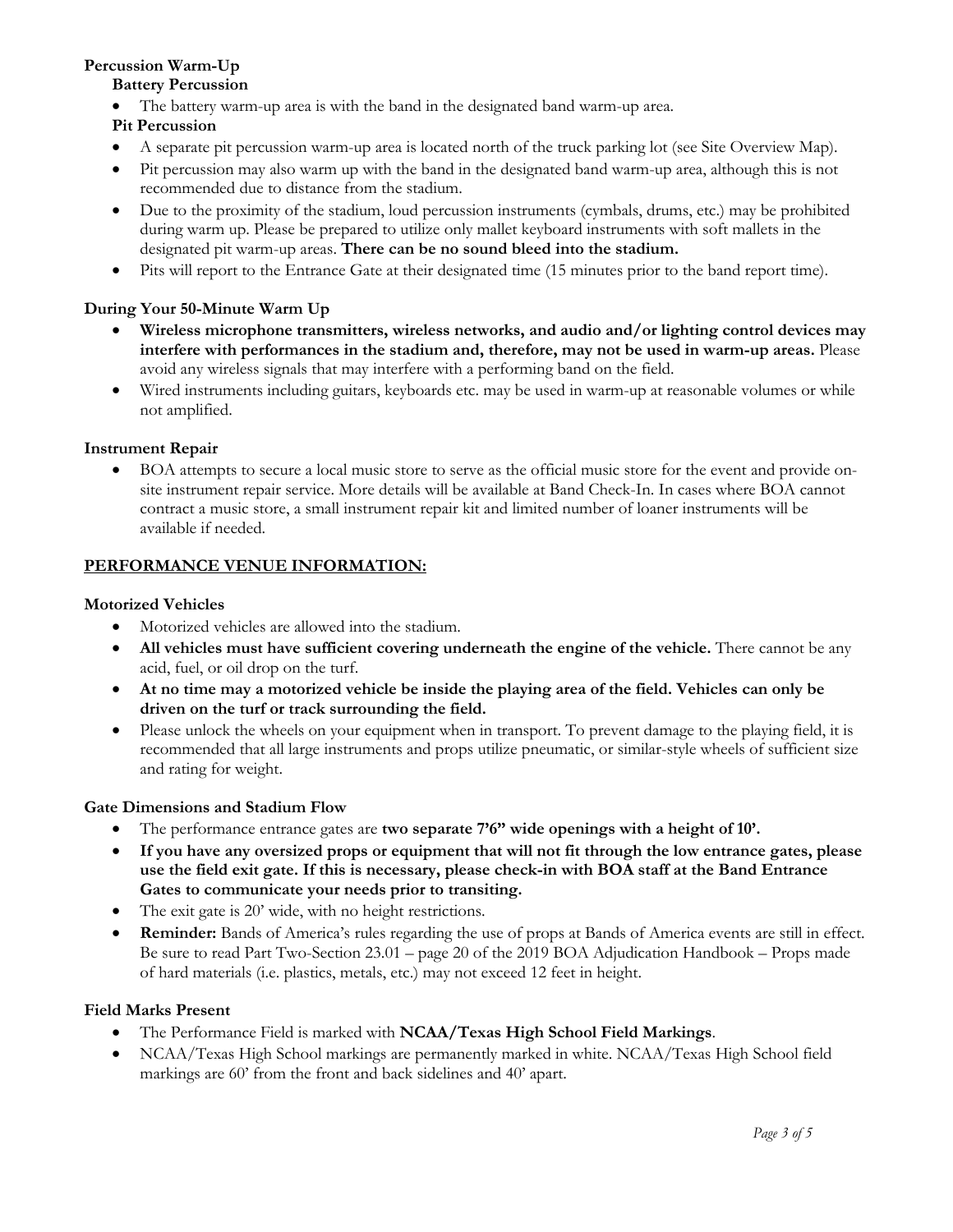# **GENERAL INFORMATION:**

#### **Adjudication Panel and Commentary General Information**

- The adjudication panel for the South Texas Regional is Joel Denton, Randy Greenwell, Kevin McNulty, David Morrison, Chris Moss, Juno Orefice, and Lindsey Vento. The Chief Judge for the South Texas Regional is Albert Lo. Specific caption assignments will be distributed on-site at band check-in. Your postevent judging questions and concerns should be directed to BOA Chief Judge, Gary Markham, who can be reached at gary.markham@musicforall.org.
- Music for All is utilizing a digital adjudication system (CompetitionSuite) this fall.
- By mid-September, you will receive an email from CompetitionSuite to create or update your profile. You can add members of your staff, cell phone numbers for text alerts and other information to assist in receiving judge commentary from your performance.

# **On-Site Process:**

- Approximately 90 minutes after your prelims performance, you will receive a text message to your primary director phone number letting you know that your commentary files are beginning to upload for you to review. You can then open up the CompetitionSuite phone/tablet application, visit the CompetitionSuite website or call the number from which you received the text message to listen to your commentary.
- **No scores or recaps, prelims or finals, will be released prior to the conclusion of the Finals Awards Ceremony.** All scores will be available online via CompetitionSuite.
- Due to the online system you no longer need to meet a Music for All representative at field level to receive your sheets or recaps.
- A reminder email will be sent by Tuesday after each event if you misplace the link to access your sheets or scores.

#### **Restrooms and Changing Facilities**

- If your band needs to change into and out of uniform, restrooms will be available inside the main school building near the spectator parking lot.
- If you need to use these facilities, please go IN A GROUP.
- A limited number of port-a-lets will be available near the truck parking lot and pit warm-up area.

#### **Picnic Location and Procedures**

- The designated picnic area is located in Municipal Park, directly south of the bus/truck parking lots (see enclosed map).
- Please remind your students to appropriately dispose of their cups and other trash after use.
- Eating is **NOT** allowed in the bus/truck parking areas because of safety concerns.
- Outside food and beverage is **NOT** allowed to be brought into the stadium, either by students or spectators.
- **The stadium will be cleared and concessions will be closed during the dinner break between Prelims and Finals.** Please review the Picnic Information document for more details about on-site picnic areas for use by bands.

#### **Participant Hydration**

- **Bands of America will provide a post-performance water station.** Water stations will be placed between the Band Exit Gate and Jolesch photo area*.*
- **Each participating band should plan appropriately for the care of its students throughout the duration of the event.**
- In most cases, Bands of America will have access to facilities to refill or replenish your water supply. Containers, cups, supplies, and the provision of water service itself are ultimately the responsibility of the participant.